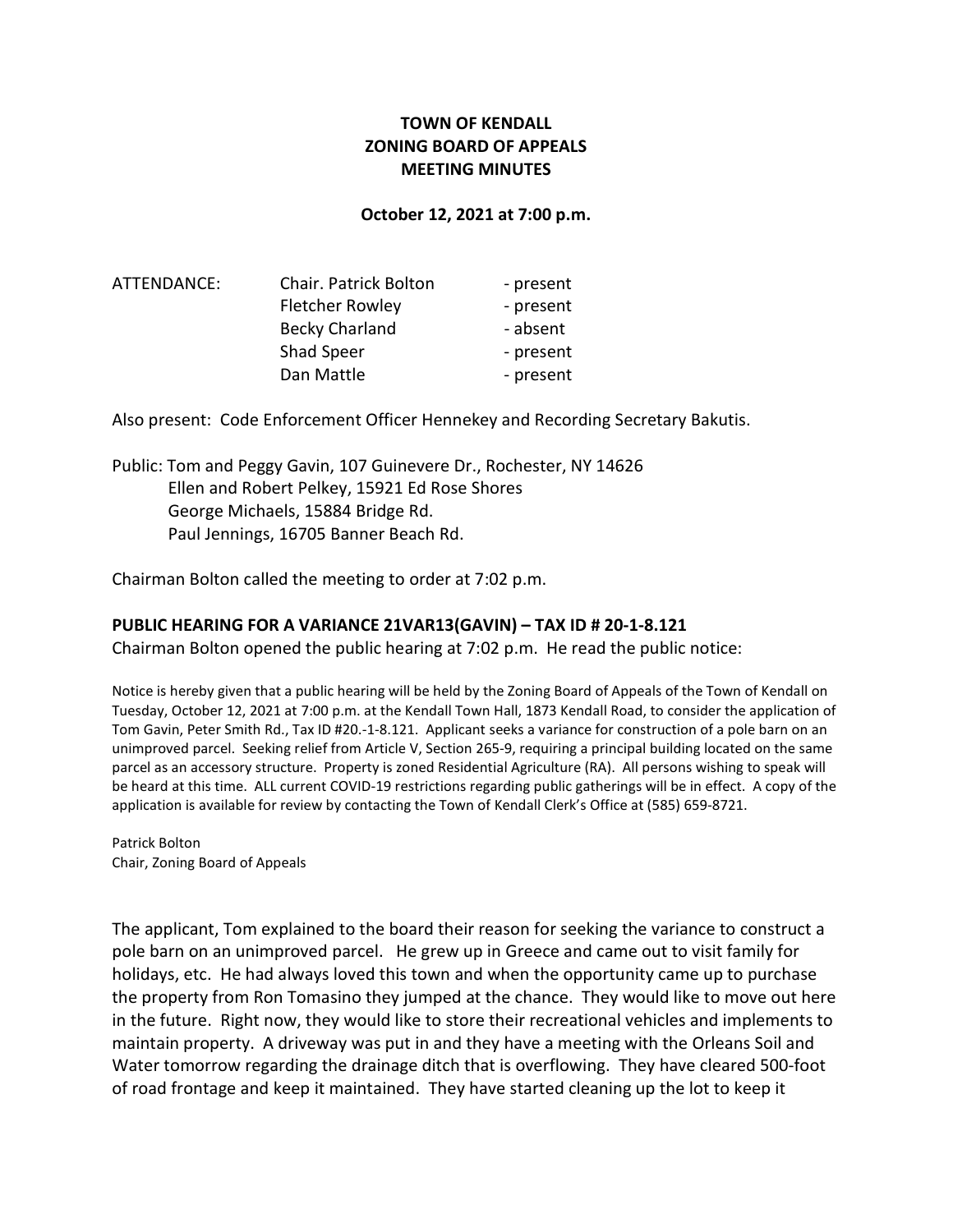looking nice. They would like to build a house as soon as they can but electric and water is a big issue. The board questioned the fact that they have been stuck in the past with applicants saying they have plans on building a primary structure and never following through. The board would like to make their decision contingent on the owner looking into obtaining electric on the property. George Michaels, a neighbor, expressed to the board he has no issues with the Gavin's plans, with that being said he agrees with the board that there should be more of a commitment with the applicant's future plans of building a primary structure on the property. Chair. Bolton asked for a motion to table the application. Shad Speer motioned to table the application, seconded by Patrick Bolton. All in favor. Chairman Bolton closed the public hearing at 7:26 p.m.

### APPROVAL OF MINUTES:

Minutes from the September 14, 2021 meeting submitted by Recording Secretary Bakutis were reviewed. Shad Speer motioned to accept the minutes as presented, seconded by Flectcher Rowley. All in favor.

### PUBLIC HEARING FOR A VARIANCE 21VAR12(PELKEY) – TAX ID # 9.11-1-19

Chairman Bolton opened the public hearing at 7:31 p.m. He read the public notice:

Notice is hereby given that a public hearing will be held by the Zoning Board of Appeals of the Town of Kendall on Tuesday, October 12, 2021 at 7:30 p.m. at the Kendall Town Hall, 1873 Kendall Road, to consider the application of Robert Pelkey, Jr., 15917 Ed Rose Shore, Tax ID #9.11-1-19. Applicant seeks a variance for a home addition with a 5-foot side setback. Seeking relief from Article V, Section 265-28 E.(2)(a)(2), requiring a continuous 12-foot side setback. Property is zoned Waterfront Residential (WR). All persons wishing to speak will be heard at this time. ALL current COVID-19 restrictions regarding public gatherings will be in effect. A copy of the application is available for review by contacting the Town of Kendall Clerk's Office at (585) 659-8721.

Patrick Bolton Chair, Zoning Board of Appeals

Mr. Pelkey passed out copies of the plans to the board, along with a letter he had written to the board. (Attached) He proceeded to explain to the board why he and his wife are seeking a variance for construction of a home addition with a 5-foot side setback on both sides. He reads his letter to the board. In short, he says for the last four years they have been planning to renovate their cottage and make it their dream home. It has been trying to work with limiting setback rules on a lot that is only 60-feet wide and being in the high erosion zone. The first problem was on the waterfront side. The high erosion limits them to an 8-foot by 20-foot addition on the waterfront side, instead of the 16-feet they originally planned. The next item that they were most concerned with was the footprint of the house and garage and the location of the septic system. They hired James Glogowski to develop a plan that would provide a septic service and allow them to have a 2-car garage with some storage space. The septic plan was approved by Orleans County Health Department with the requirement that they close off 3 leech lines and move 3 leach field lines to the west of their property. The other condition was to relocate the existing water service to the east side of the house. This permit is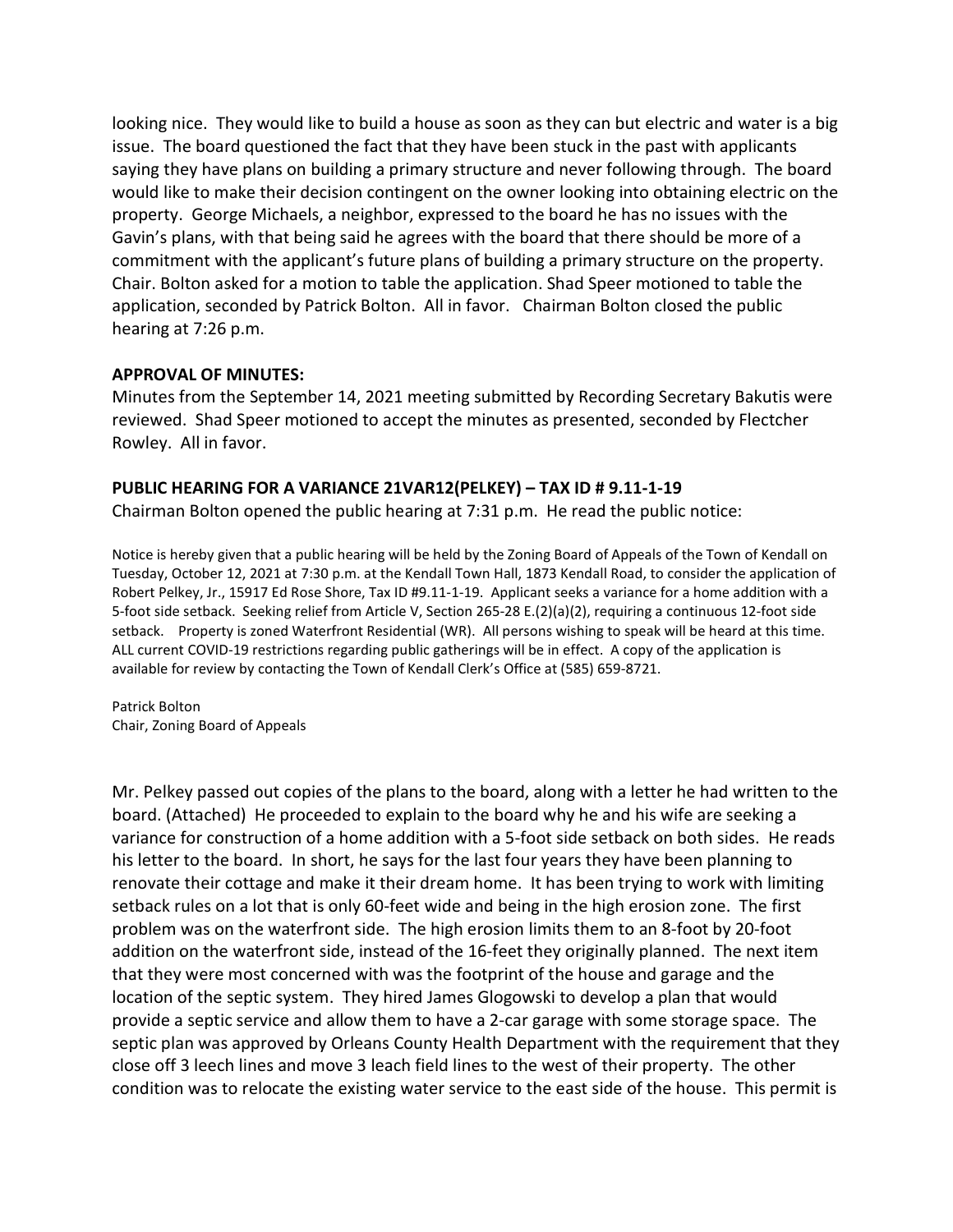active. With the announcement of the recent Redi Projects, they are very excited to have the sewer line coming down the shore, however, this does not alleviate the current problem. They want their house to have both curb appeal and great views of the lake so they decided to move the garage closer to the east property line. He tells the board this is not out of character of other homes on the street. Several years ago, they were asked the same question by their neighbor at 15915 Ed Rose Shores, and they felt it was acceptable to have a garage built approximately 5-foot off of their west property line. The two structures stand approximately 11-feet apart. The house to the east of their property at 15921 Ed Rose Shores has setbacks of 5-feet and 3.7-feet respectively. In addition, their plans do not obstruct neighbors' views of the lake and their current shed is within the distance of the proposed garage. The members of the board reviewed documents submitted by the applicant.

### No public comment.

Chairman Bolton closed the public hearing at 7:44 p.m. Chair. Bolton read the five criteria. He asked for a motion to approve or deny the variance application. Shad Speer motioned to approve, seconded by Patrick Bolton. All in favor. Chairman Bolton asked for a roll call vote with the following results:

| 21VAR12(PELKEY) - ROLL CALL VOTE: | Dan Mattle             | - ave |
|-----------------------------------|------------------------|-------|
|                                   | Shad Speer             | - ave |
|                                   | Chair. Bolton          | - ave |
|                                   | <b>Fletcher Rowley</b> | - ave |

APPROVAL GRANTED: In regard to the Robert Pelkey, Jr. variance at 15917 Ed Rose Shores, Tax Parcel ID #10.-1-11 variance for a home addition with a 5-foot side setback. Seeking relief from Article V, Section 265-28 E.(2)(a)(2), requiring a continuous 12-foot side setback. Property is zoned Waterfront Residential (WR). Variance request is unanimously approved 4-0.

# CODE ENFORCEMENT UPDATE:

CEO Hennekey would like the board to interpret the code for camping units, pg. 265.37. It reads: Camper units shall not be occupied outside an approved campground for more than 72 hours on any basis. Is it yearly, bi-yearly, by the decade, monthly, weekly?

# ADJOURNMENT:

Shad Speer made a motion to adjourn, seconded by Dan Mattle. All in favor. Meeting adjourned at 8:07 p.m.

# NEXT MEETING:

Tuesday, November 9, 2021 at 7:00 p.m.

Respectfully Submitted,